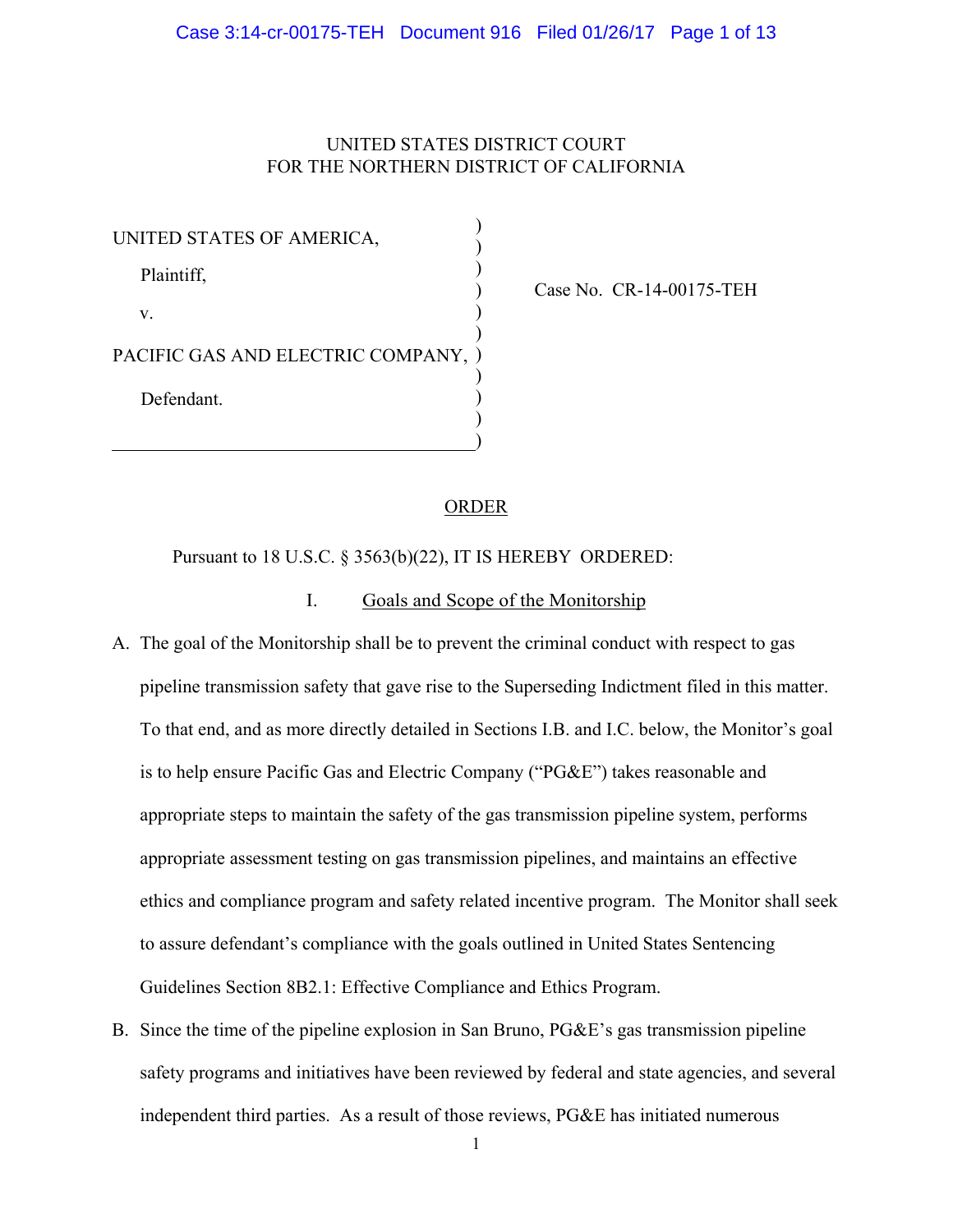# Case 3:14-cr-00175-TEH Document 916 Filed 01/26/17 Page 2 of 13

programs and initiatives designed to improve the safety and effectiveness of its gas transmission pipeline system. Those programs and initiatives are subject to the review of PG&E's primary regulator, California Public Utilities Commission ("CPUC"), which has and continues to conduct its own reviews and direct PG&E to take certain actions. The Monitor does not have authority to supplant the CPUC's authority over, or decisions related to, gas transmission operations or pipeline safety. Nor does the Monitor have authority to take action that would, directly or indirectly, require PG&E to take action contrary to the directives of its regulators. Consistent with the CPUC's primary jurisdiction over PG&E, the Monitor shall focus his or her review on the adequacy of PG&E's completion of and continuing adherence to the following activities and standards:

- 1) Implementation of policies and procedures sufficient to comply with CPUC Decision 16-09-055 (effective Sept. 30, 2016) relating to the handling of safety citations and timely reporting of self-identified potential violations.
- 2) Completion of the collection and organization of the necessary pipeline strength test records and pipeline features information for validation of the Maximum Allowable Operating Pressure for PG&E's gas transmission pipeline, consistent with the NTSB's recommendations for maintaining asset records to a "traceable, verifiable, and complete" requirement, and in accordance with CPUC Resolution L-410 (Jan. 13, 2011), Decision 11-06-017, and Decision 12-12-030.
- 3) Confirmation of satisfactory strength testing of at least 500 miles of gas transmission pipelines in 2017 and 2018.
- 4) Upgrading and/or retrofitting approximately 300 miles of gas transmission pipelines to accommodate in-line inspection tools in 2017 and 2018.
- 5) Consistent with CPUC Decision 15-04-024, Appx E at 1 (San Bruno OII Remedy 4), implementation of Integrity Management procedures that ensure where data is missing, direct the Company to use conservative, supportable assumptions as required by ASME B31.8S.
- 6) Consistent with CPUC Decision 15-04-024, Appx E at 1 (San Bruno OII Remedy 3), completion of records search to include gas transmission pipeline historical leak data into a single database of transmission leak record data.
- 7) Consistent with CPUC Decision 15-04-024, Appx. E at 1 (San Bruno OII Remedy 2), implementation of Integrity Management procedures sufficient to ensure that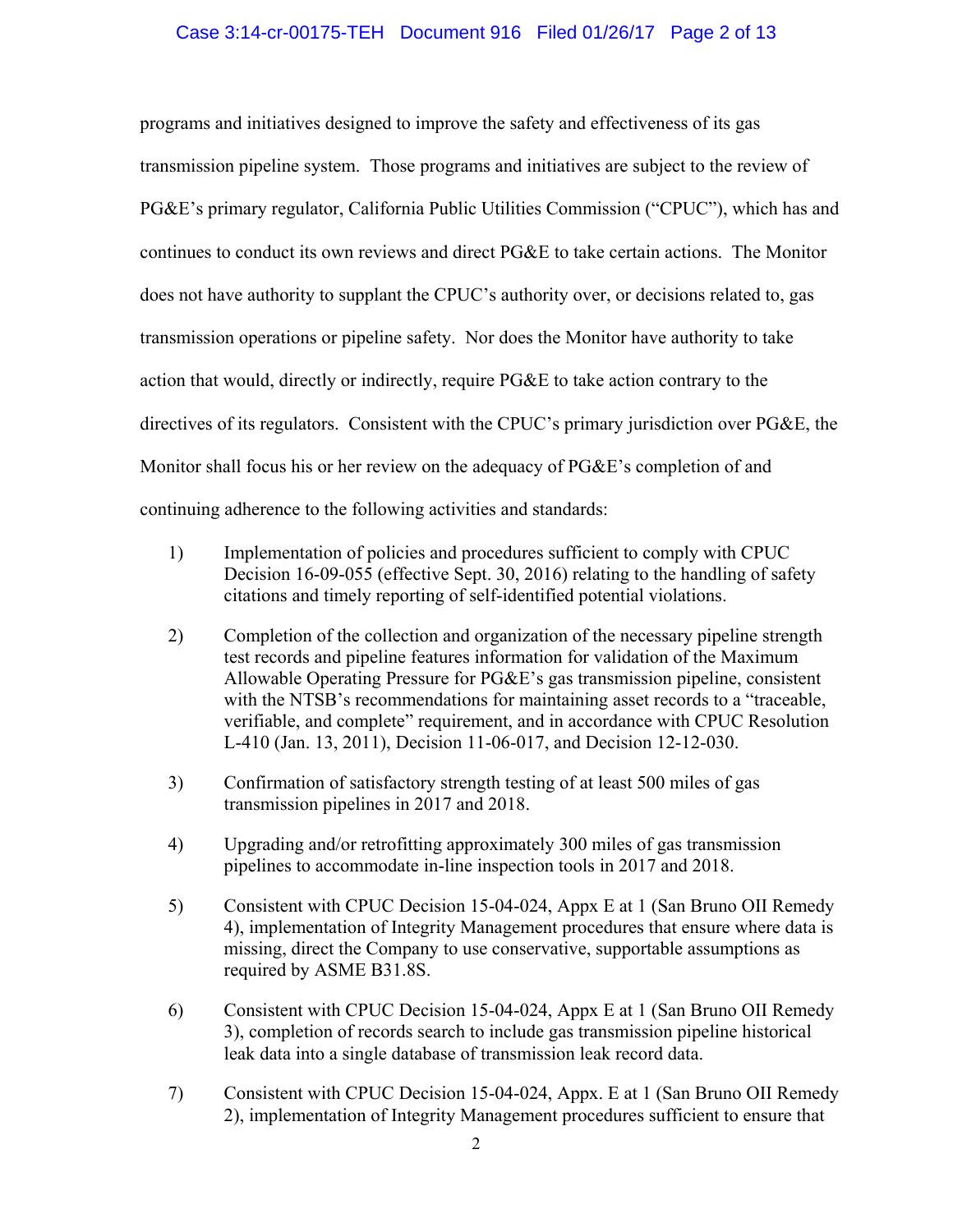the data gathering processes, the data elements collected and reviewed, and company data sources meet the requirements of 49 CFR Part 192.917(b) and ASME B31.8S.

- 8) Consistent with NTSB Recommendation P-11-29, implementation of Integrity Management revisions to include (1) a revised risk model, reflecting actual recent data on leaks, failures, and incidents; (2) consideration of defect and leak data for the life of each pipeline; (3) revised risk methodology to ensure assessment methods are selected for each pipeline segment; and (4) improved self-assessment that adequately measures whether the program is effectively assessing and evaluating the integrity of each covered segment.
- 9) Implementation of policies and procedures that address threats caused by vegetation and structural encroachments on gas transmission pipelines.
- 10) Implementation of processes and procedures that for each segment of gas transmission line in High-Consequence Areas, enable PG&E to calculate the expected life of the pipe using a fracture control analysis that (1) estimates maximum flaw sizes remaining after inspections and/or strength testing; (2) estimates potential crack growth rate based on the past history of and potential pressure cycles; (3) assesses the remaining life calculations; and (4) determines appropriate methods of reassessment and frequency of reassessment of each such segment.
- 11) Consistent with CPUC Decision 15-04-024, Appx. E at 2 (San Bruno OII Remedy 6), implementation of policies and procedures such that relevant data is incorporated in threat identification and assessment procedures for both covered and non-covered segments, including but not limited to potential manufacturing and construction threats, and leak data.
- 12) Consistent with CPUC Decision 15-04-024, Appx. E at 2 (San Bruno OII Remedy 9), implementation of threat identification and assessment procedures such that High-Consequence Areas are prioritized consistent with 49 CFR Part 192.917(e)(3)-(4).
- 13) Implementation of policies designed to incorporate changed circumstances into assessment methodologies and prioritization, including Risk Management Procedure 16 ("Threat Identification") and TD 4810B-001 ("Changes to Integrity Management Pressure Testing Requirements for Unstable Manufacturing Threats"), consistent with ASME B31.8S.
- 14) Consistent with CPUC Decision 15-04-024, Appx. E at 2 (San Bruno OII Remedy 8), cessation of regularly increasing pipeline pressure up to a "system MAOP" to eliminate the need to consider manufacturing and construction threats, and analysis of segments that were subjected to the planned pressure increases to determine the risk of failure from manufacturing threats under 49 CRF Part 192.917(e)(3), including review of strength-testing of all segments identified as having an unstable manufacturing threat.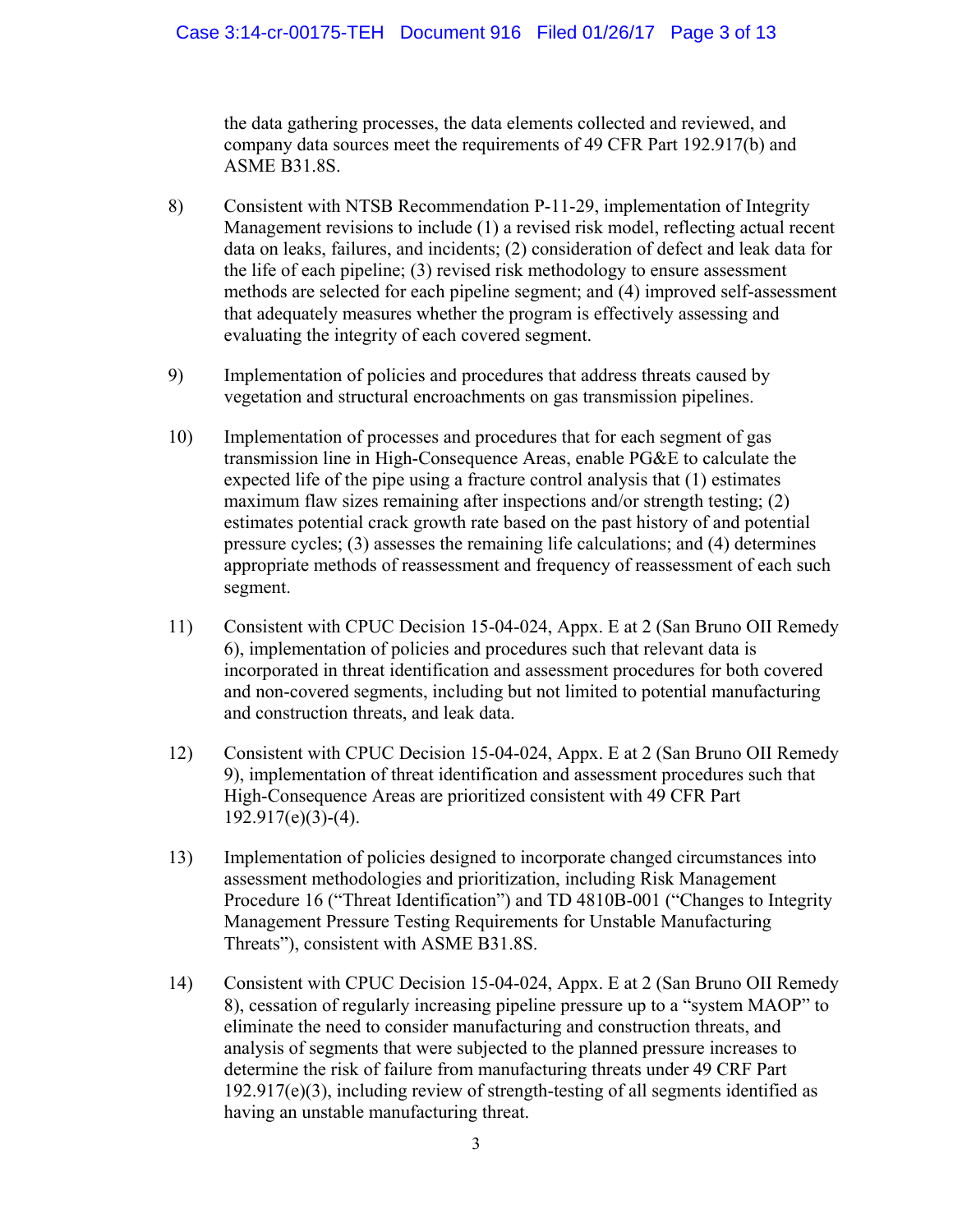- 15) Consistent with CPUC Decision 15-04-024, Appx. E at 2 (San Bruno OII Remedy 10), implementation of threat identification and assessment policies and procedures such that cyclic fatigue and other loading conditions are incorporated into segment-specific threat assessments and risk ranking algorithm, including review of risk management procedures for appropriate treatment of cyclic fatigue and loading.
- C. If gas transmission pipeline safety issues arise during the term of the Monitorship, PG&E shall promptly bring those issues to the attention of the Monitor. PG&E and the Monitor shall agree to the types of gas transmission pipeline safety issues that should be brought to the attention of the Monitor, with the United States Attorney's Office for the Northern District of California (the "USAO" or "Government") resolving any disagreements on the scope of such issues. The Monitor will review and report on the adequacy of PG&E's response to any gas transmission pipeline safety issues that arise during his or her term.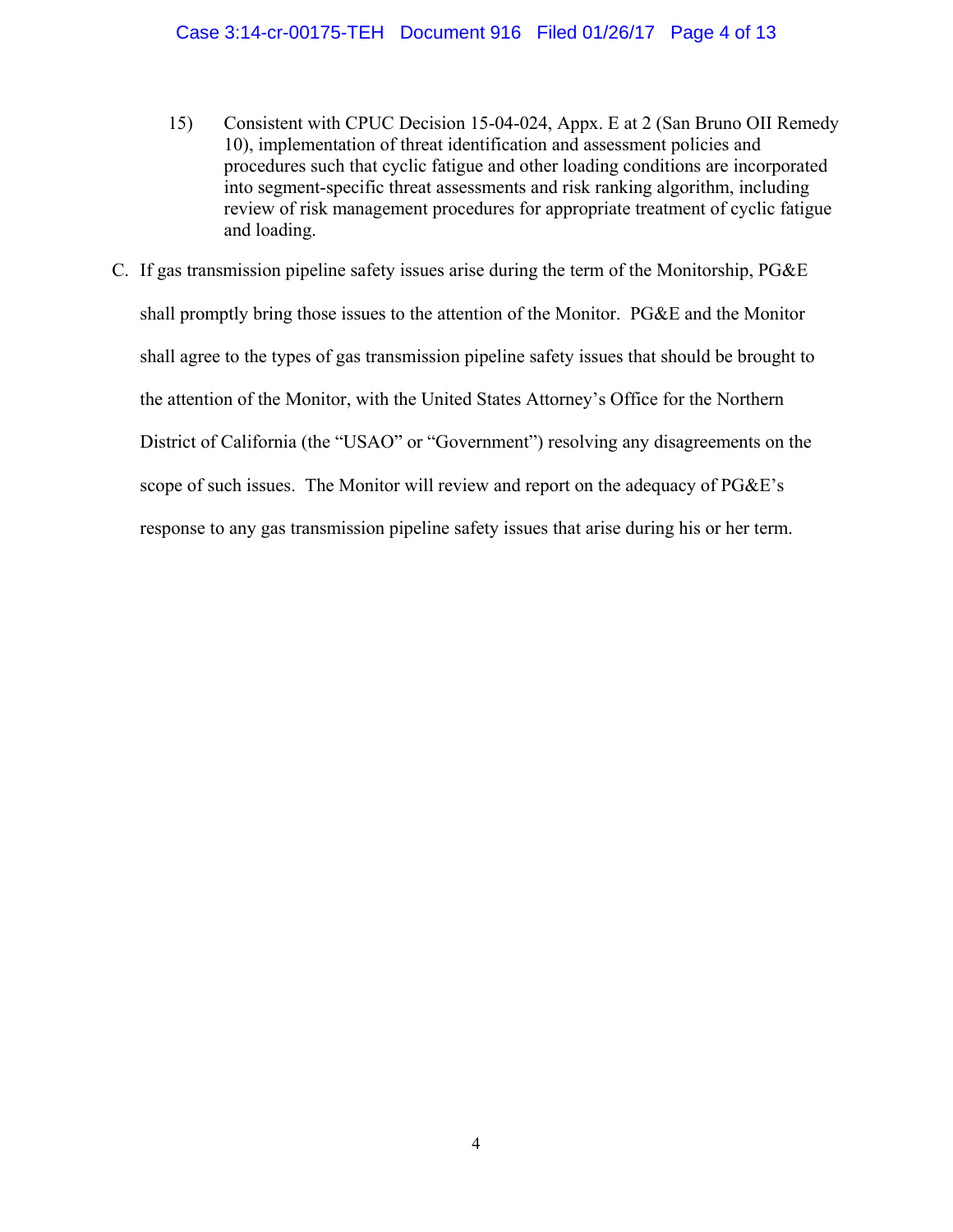## II. Monitor

## A. Retention of Monitor:

1) *Monitor:* PG&E shall retain a monitor who shall be familiar with best practices for corporate codes of conduct, including implementation, training, and enforcement thereof (hereinafter the "Monitor"). The parties shall collaborate to identify a mutually acceptable monitor within 90 calendar days after the Court imposes sentence (the "Effective Date"). In the event the parties are unable to reach agreement on a mutually acceptable monitor, each party shall submit no more than two names to the Court and the Court shall determine the monitor. PG&E shall retain the Monitor as soon as possible, but not later than 60 calendar days after the date the parties agree on a mutually acceptable monitor or the Court determines the monitor. If the Monitor resigns or is otherwise unable to fulfill his or her obligations as set forth herein, a replacement Monitor shall be chosen consistent with the procedures set forth in this paragraph.

#### B. Monitorship Scheduling and Compensation:

- 1) The monitorship shall exist for a period of five years from the date of the Monitor's retention unless terminated pursuant to paragraph  $D(8)(a)$  herein.
- 2) The Monitor shall be authorized to employ personnel with appropriate professional qualifications, who are reasonably necessary, to assist in the proper discharge of the Monitor's duties, as specified herein. PG&E may offer suggestions on qualified professional personnel to assist the Monitor and the Monitor shall interview any such suggested personnel to assess their qualifications and any potential conflicts of interest. PG&E may perform routine conflict checks on individuals or entities the Monitor proposes to engage, and within two weeks of a proposed engagement, PG&E shall advise the Monitor if any conflict exists. Disputes regarding conflicts shall be brought, in the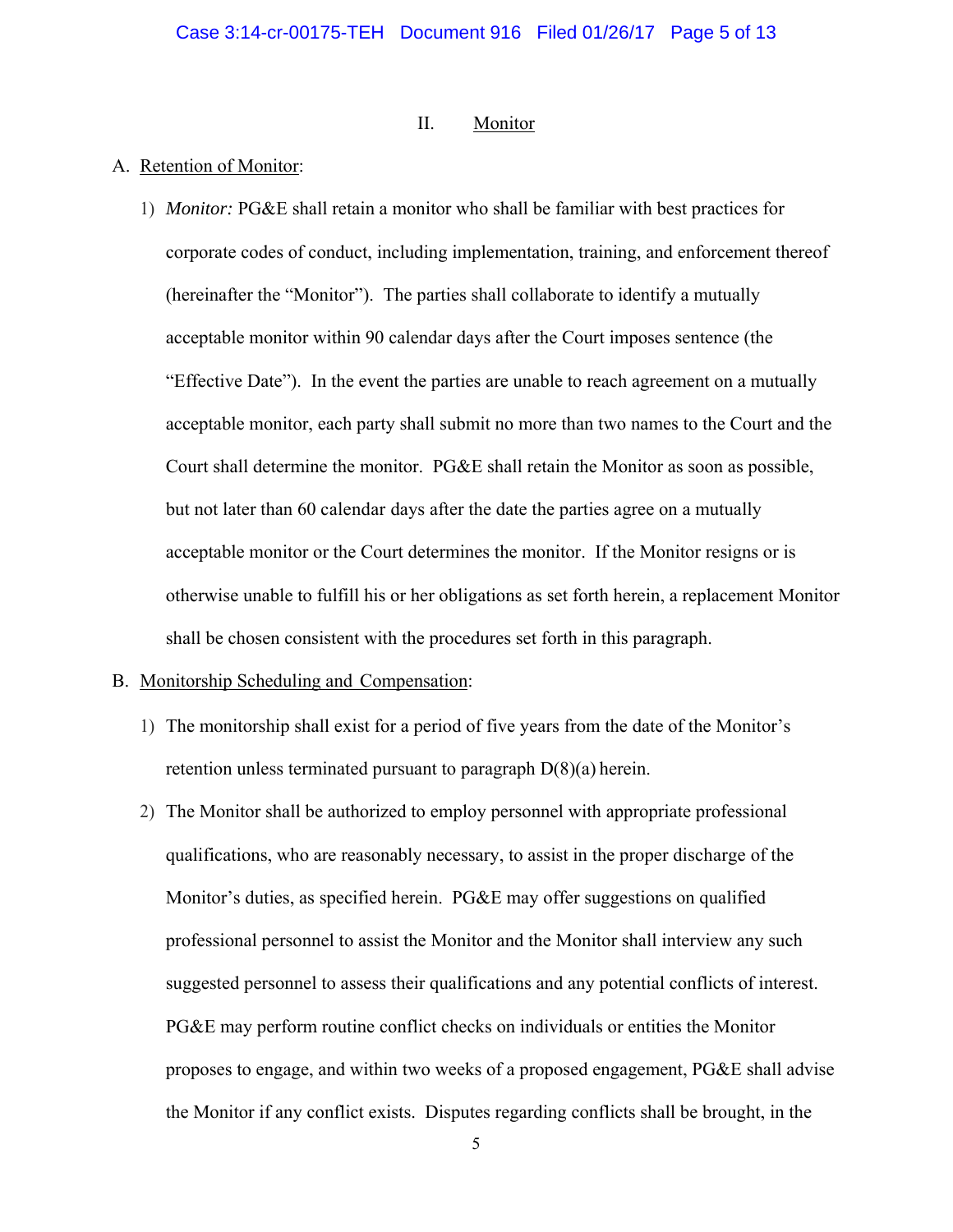#### Case 3:14-cr-00175-TEH Document 916 Filed 01/26/17 Page 6 of 13

first instance, to the USAO for resolution. If, after consideration and direction from the USAO, either the Monitor or PG&E believes the conflict issue has not been satisfactorily resolved, either the Monitor or PG&E may request the Court's assistance in resolving the conflict issue.

- 3) PG&E shall pay reasonable compensation and expenses of the Monitor, and any persons hired by the Monitor pursuant to his/her authority hereunder. The Monitor, and any persons hired by the monitor, shall be compensated in accordance with their hourly rates or a reasonable fee determined by the Monitor based on applicable market rates.
- 4) The Monitor shall prepare annual budgets for review by PG&E and the USAO. The Monitor, PG&E, and the USAO shall meet at least annually to discuss improvements on the monitorship scope and/or cost. PG&E may raise any concerns or issues regarding the monitorship cost and/or annual budgets either with the Monitor or the USAO, and the Monitor and the USAO shall give reasonable consideration to defendant's concerns or issues. If, after consideration and direction from the USAO, either the Monitor or PG&E believes the monitorship cost and/or annual budget issue has not been satisfactorily resolved, either the Monitor or PG&E may request the Court's assistance in resolving the issue.

#### C. Powers of the Monitor:

- 1) The Monitor shall take such reasonable steps as, in the Monitor's view, may be necessary to be fully informed with respect to the Monitor's duties.
- 2) PG&E shall cooperate with the Monitor to allow the Monitor to fulfill his or her duties under this Order, including providing the Monitor with access to all non-privileged information, documents, records, facilities and/or employees, as reasonably requested by the Monitor.

6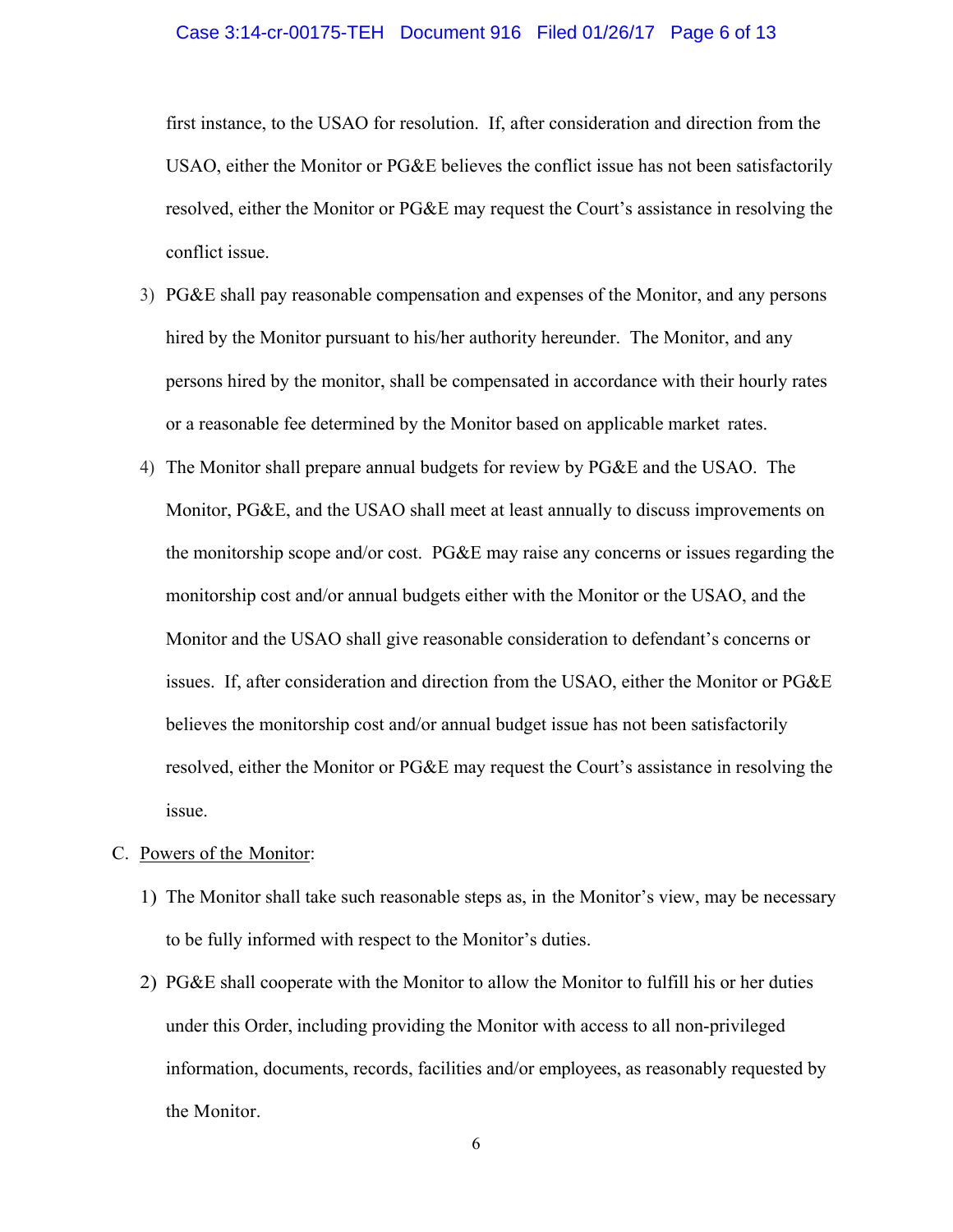- 3) The Monitor shall maintain as confidential all non-public information, documents, and records it receives from PG&E, subject to the Monitor's reporting requirements herein. The Monitor shall take steps to ensure that any of his/her consultants or employees shall also maintain the confidentiality of all non-public information. Within thirty (30) days after the end of the Monitor's term, the Monitor shall either return anything obtained from PG&E, or certify that such information has been destroyed.
- 4) To the extent that the Monitor seeks access to information that is privileged or attorney work product, PG&E shall use its best efforts to provide the Monitor with comparable information without compromising the asserted privilege or protection.
- 5) The Monitor may ask the Court to review *in camera* any documents the Monitor believes are necessary for him or her to review, but which PG&E has refused to provide to the Monitor based upon a claim of privilege, such as the attorney-client privilege. The Court shall then determine whether such documents are protected by the attorney-client privilege and/or work product doctrine.

#### D. Monitor's Reviews and Reports:

- 1) The Court may meet with the Monitor to discuss aspects of the monitorship as the Court sees fit.
- 2) Initial Review and Report
	- a. The Monitor shall conduct an initial review and prepare an initial report. The Monitor's initial review shall commence no later than 120 calendar days from the date of the engagement of the Monitor, unless otherwise agreed among PG&E, the Monitor, and the USAO. After consultation with PG&E and the USAO, the Monitor shall prepare an initial written work plan, which shall be submitted to PG&E and the USAO for review and comment no fewer than 60 calendar days prior to commencing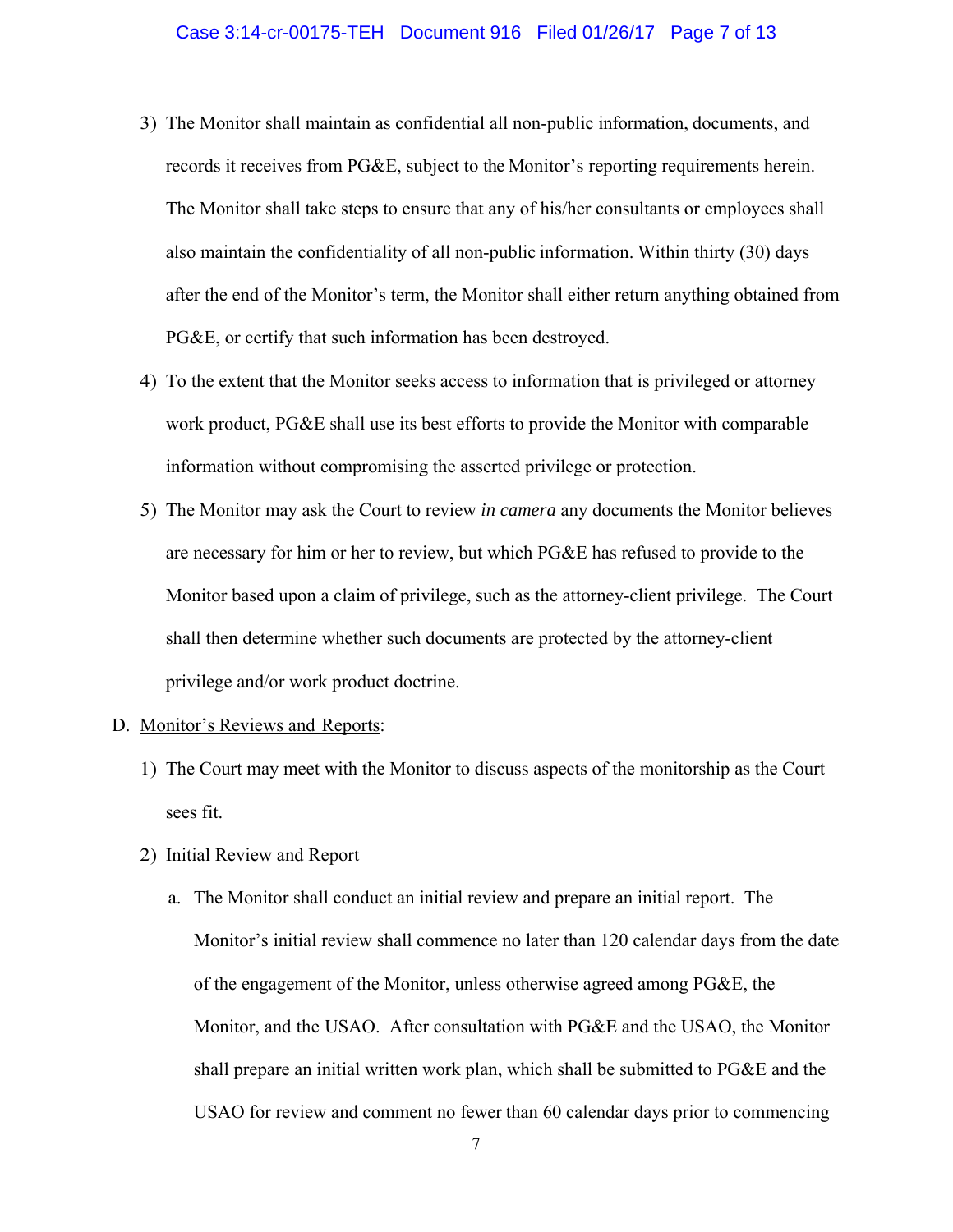the initial review. PG&E and the USAO may provide comment no later than 30 calendar days after receipt of the initial written work plan. The Monitor's work plan for the initial review shall set forth such steps as are reasonably necessary to conduct an effective initial review, and include a proposed budget. In developing the work plan and in carrying out the review, the Monitor is encouraged to coordinate with PG&E. Any disputes between PG&E and the Monitor with respect to the work plan shall be brought, in the first instance, to the USAO for resolution. If, after consideration and direction from the USAO, either the Monitor or PG&E believes the issue has not been satisfactorily resolved, either the Monitor or PG&E may request the Court's assistance in resolving the issue submitted to the USAO for review and consideration. The Monitor shall issue a written report within 120 calendar days of completing the initial review setting forth the Monitor's assessment and making recommendations consistent with the goals and scope of the monitorship as set forth in Section I above. The Monitor shall provide the initial written report to PG&E, the Probation Officer, the USAO, and the Board of Directors of PG&E.

## 3) Semi-Annual Reports

a. The Monitor shall prepare reports on a semi-annual basis beginning six months after completion of the initial report setting forth the Monitor's continued assessment and making recommendations consistent with the goals and scope of the monitorship as set forth in Section I above. The Monitor shall consult with PG&E concerning the Monitor's findings and recommendations on an ongoing basis. The Monitor shall provide the semi-annual written reports to PG&E, the Probation Officer, the USAO and the Board of Directors of PG&E.

8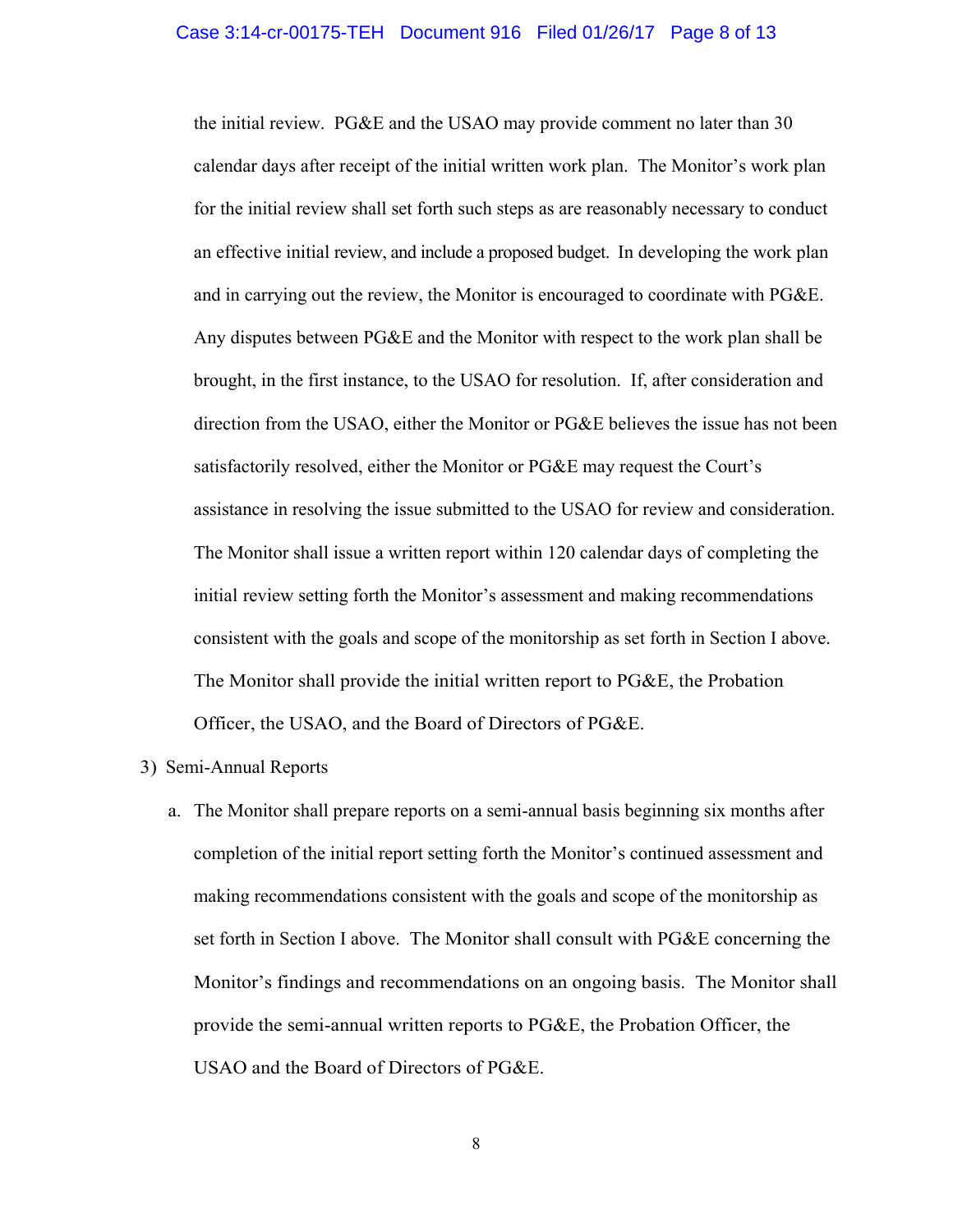- 4) Final Report for Public Release
	- a. At the conclusion of the monitorship, the Monitor shall prepare a final written report for public release setting forth the Monitor's assessment of the monitorship and PG&E's compliance with the goals of the monitorship as set forth in Section I above. The Monitor and PG&E shall work together to ensure the public final written report sufficiently protects PG&E's proprietary and business confidential information and does not otherwise compromise PG&E's business interests or competitive business information. The Monitor may take whatever steps the Monitor deems appropriate to protect the confidentiality of individuals, if any, mentioned in the final written report. If disagreement exists between the Monitor and PG&E concerning which portions of the report may be made public, the Court shall make the determination regarding the content of the final version of the publicly available report.
	- b. PG&E shall have the option to file its own final public written report simultaneously with the Monitor's final public written report.
- 5) Potential Violation of Criminal Law
	- a. If the Monitor identifies a potential violation of the criminal law, the Monitor shall promptly report the potential violation to the Probation Office, the USAO and PG&E.
- 6) Defendant's Adoption of Monitor's Recommendations
	- a. To the extent the Monitor's report makes recommendations, PG&E shall begin the process of adopting all recommendations in the report within 120 calendar days after receiving the Monitor's report; provided, however, that within 30 calendar days after receiving the report, PG&E shall notify the Monitor and the USAO in writing of any recommendations that PG&E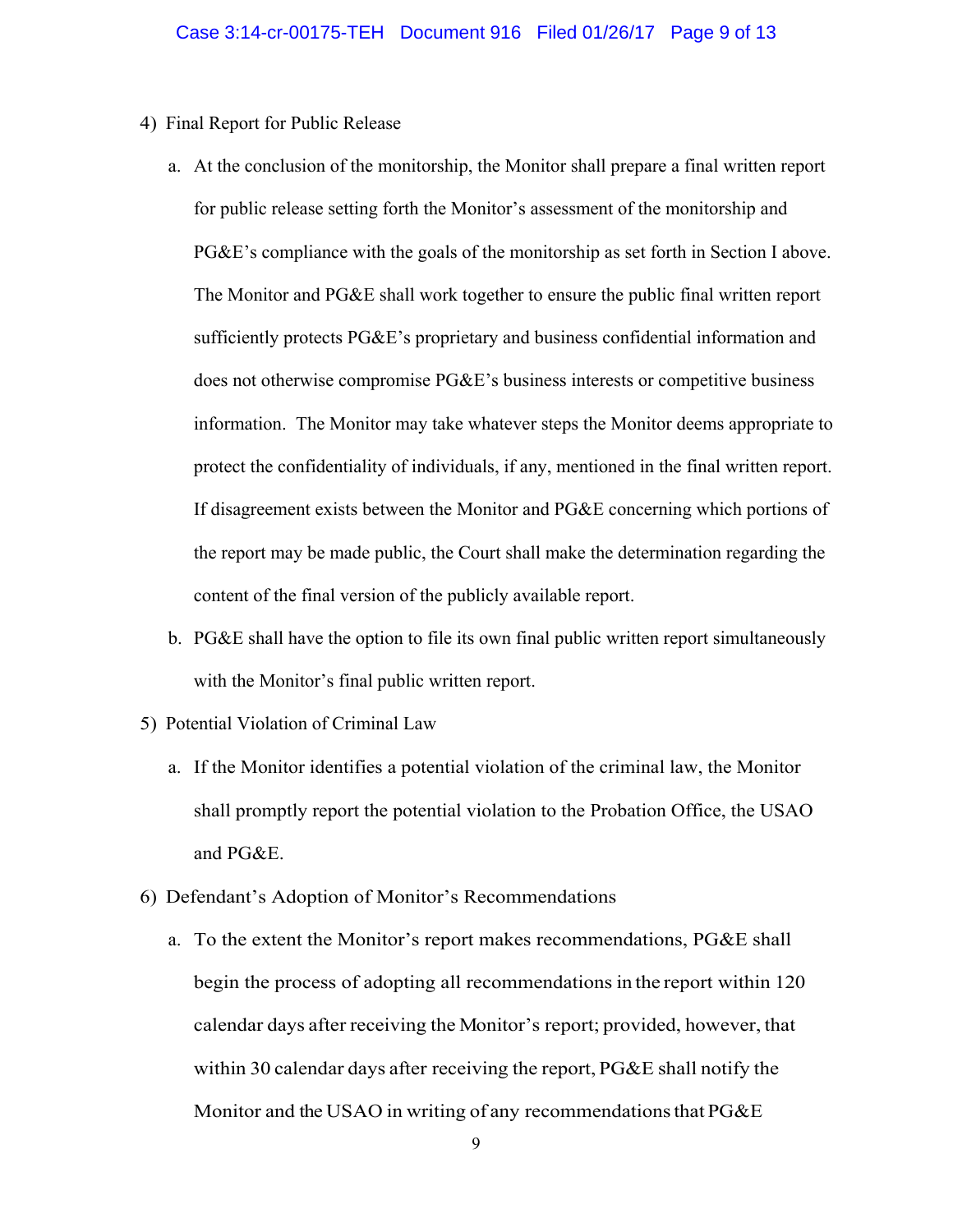considers inconsistent with applicable law or regulation or otherwise inadvisable and/or unreasonable. Should the Monitor amend its recommendation after receiving PG&E's notice, the Monitor shall extend the time period for beginning the process of adopting the recommendation. As to any recommendation on which PG&E and the Monitor do not agree, PG&E and the Monitor shall attempt in good faith to reach an agreement within 45 calendar days after PG&E serves the written notice. In the event PG&E and the Monitor are unable to agree on an acceptable alternative proposal, PG&E shall promptly consult with the USAO regarding the dispute. The USAO will submit a written opinion to PG&E and Monitor as to whether PG&E should adopt the Monitor's recommendation or an alternative proposal. If, after receiving the written opinion from the USAO, either the Monitor or PG&E believes the issue has not been satisfactorily resolved, either the Monitor or PG&E may request the Court's assistance in resolving the issue. Pending such determination, PG&E shall not be required to begin adoption of any contested recommendation(s). With respect to any recommendation that the Monitor determines PG&E cannot reasonably begin to adopt within 120 calendar days after receiving the USAO's written opinion or the Court's assistance, the Monitor shall extend the time period for beginning adoption of the recommendation with prior written approval of the USAO or the concurrence of the Court.

7) Extensions or Cancellation of Certain Reviews and Reports

a. After consultation with PG&E, the Monitor may extend the time period for any review or report for up to 60 calendar days with prior written approval of the USAO. In the event that a deadline is extended, PG&E, the Monitor, and the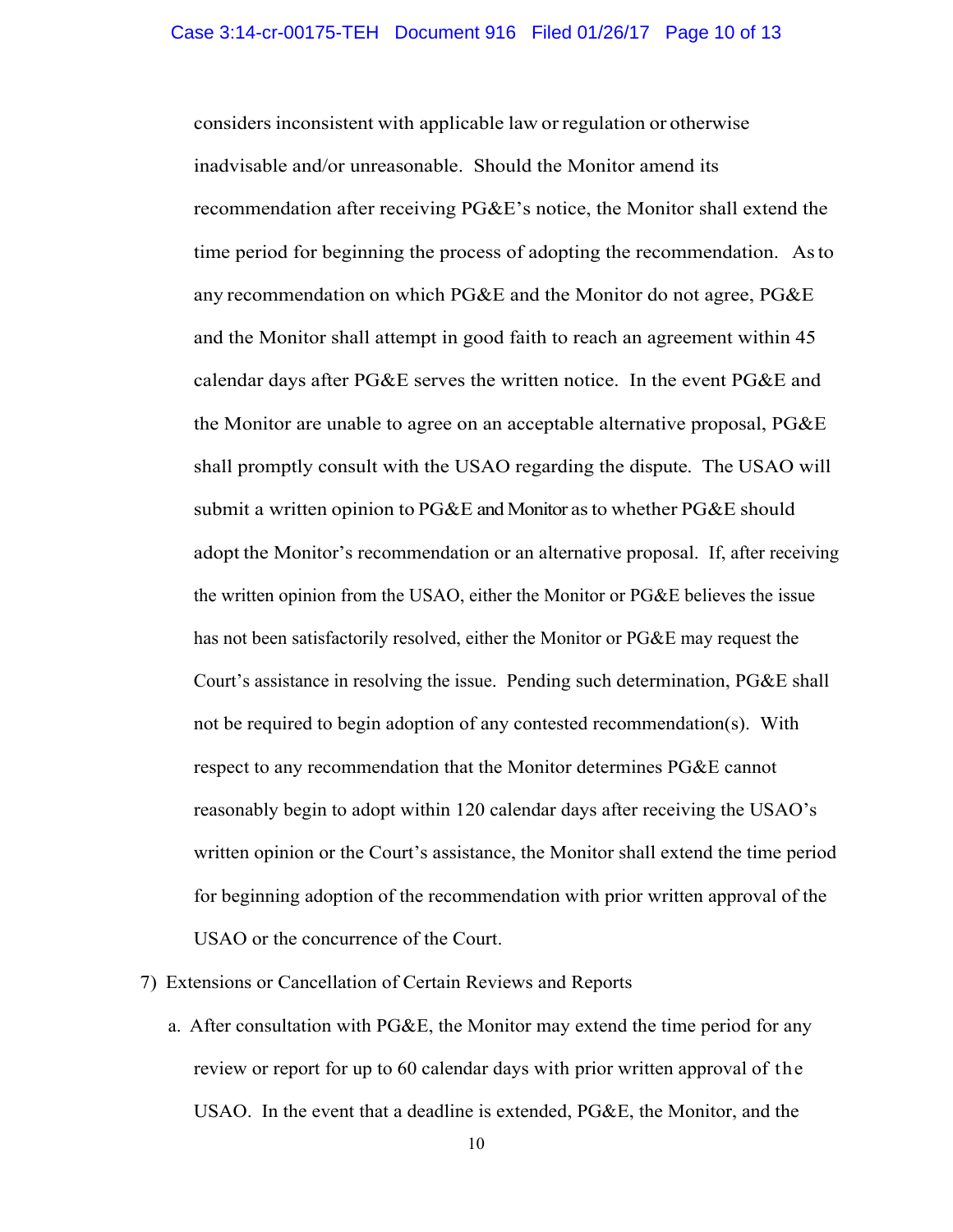#### Case 3:14-cr-00175-TEH Document 916 Filed 01/26/17 Page 11 of 13

USAO may agree to eliminate the Monitor's obligation to prepare a subsequent semi-annual review and report.

- 8) Early Termination of Monitorship
	- a. If, reasonably promptly after completing three years of the monitorship or at any time thereafter, the Monitor or PG&E believe that PG&E's applicable policies and procedures, and implementation and enforcement thereof, are appropriate, and that further monitoring and review is not warranted, then the Monitor or PG&E may apply to the USAO for permission to forego the remaining reviews and reports. If the USAO approves, then the USAO shall make a recommendation to the Probation Officer and the Court to forego any remaining reviews and reports, and, upon approval by the Court, the engagement of the monitorship shall terminate.

b. In no event shall the total term of the monitorship exceed the term of Probation.

- 9) In undertaking the assessments and reviews described in Subsection II.D of this Order, the Monitor shall formulate conclusions based on, among other things: (a) inspection of documents, including PG&E's current policies and procedures regarding compliance with the relevant gas transmission pipeline safety regulations; (b) on-site observations of PG&E's procedures at various locations; (c) meetings with PG&E employees and officers at mutually convenient times and places; (d) analyses, studies, and testing of PG&E's program with respect to gas transmission pipeline safety regulations, including results of CPUC audits; and (e) attendance at leadership governance meetings (i.e., Risk and Compliance meetings), other than during privileged portions of such meetings.
- 10) Should the Monitor discover that PG&E or any PG&E employee has not complied with the gas transmission pipeline safety regulations, the Monitor shall promptly report

11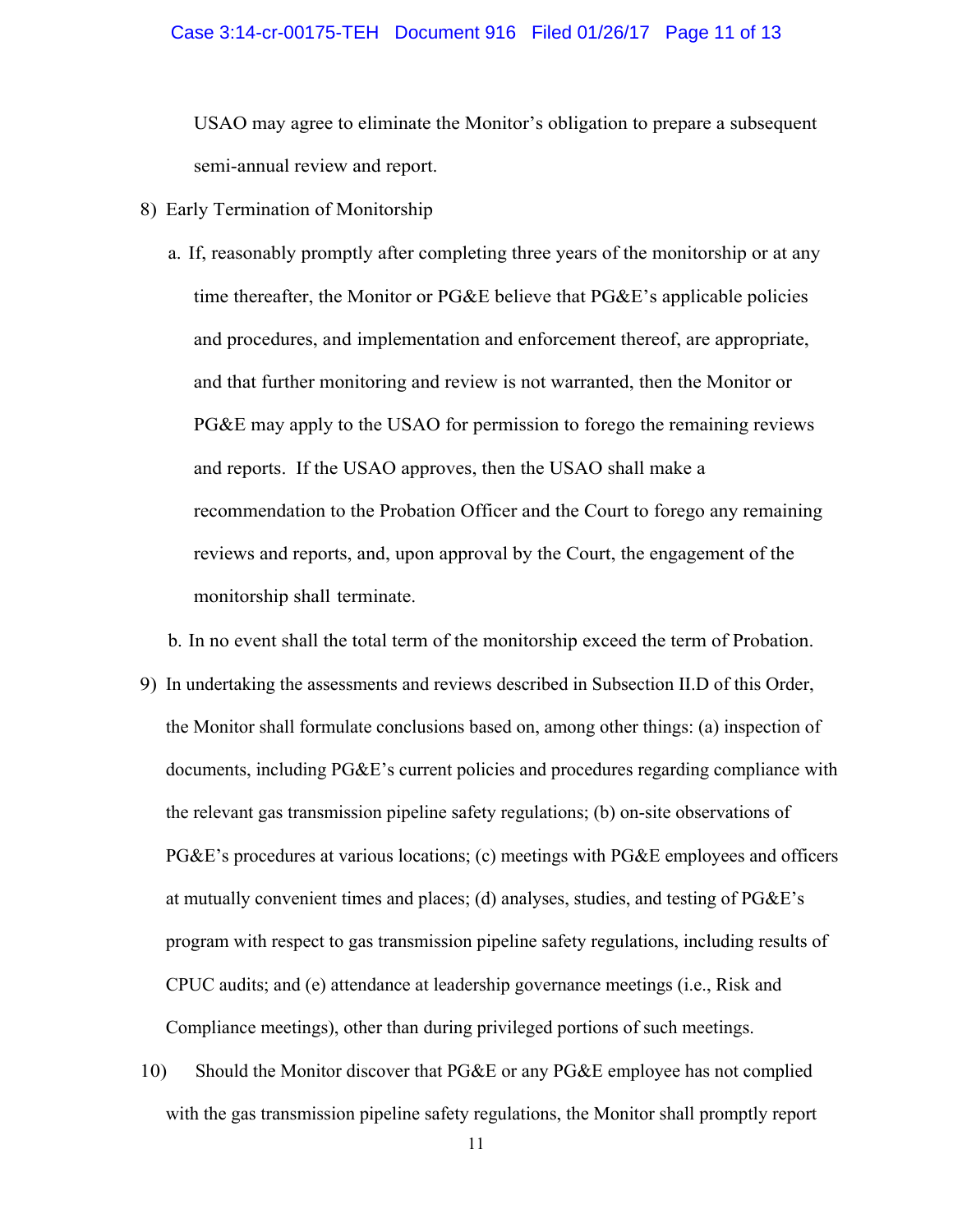#### Case 3:14-cr-00175-TEH Document 916 Filed 01/26/17 Page 12 of 13

such non-compliances to PG&E's Chief Ethics and Compliance Officer and Senior Vice President, Gas Operations for further action. The Monitor shall address in his or her reports the appropriateness of PG&E's response to all uncured non-compliances, whether previously disclosed to the USAO or not. Further, in the event that PG&E, or any entity or person working directly with PG&E, refuses to provide information necessary for the performance of the Monitor's responsibilities and PG&E refuses to cure the failure to provide the information, the Monitor shall disclose that fact and supporting documentation to the USAO.

#### III. Successors

- A. This Order shall be applicable to PG&E during PG&E's supervision by the Monitor.
- B. In the event of a sale of the gas pipeline transmission system, assignment or transfer of all of PG&E's stock or assets to an unaffiliated third party pursuant to an arm's-length transaction, the terms of this Order shall continue to apply to PG&E and to any successor of PG&E.
- C. The requirements of this Order are in addition to all other applicable requirements of law. This Order does not operate as a permit under federal, state or local regulations, and PG&E remains responsible for complying with all applicable federal, state and local laws, orders, and permits. PG&E may not claim that compliance with this Order is a defense to any action commenced under applicable federal, state, or local law. The government does not warrant that PG&E's compliance with this Order constitutes compliance with other applicable legal requirements including but not limited to CPUC, NTSB, and PHMSA requirements.
- D. Within thirty days of this Order, PG&E shall provide written assurance to the USAO that it will not employ, retain, or otherwise be affiliated with the Monitor, or professionals